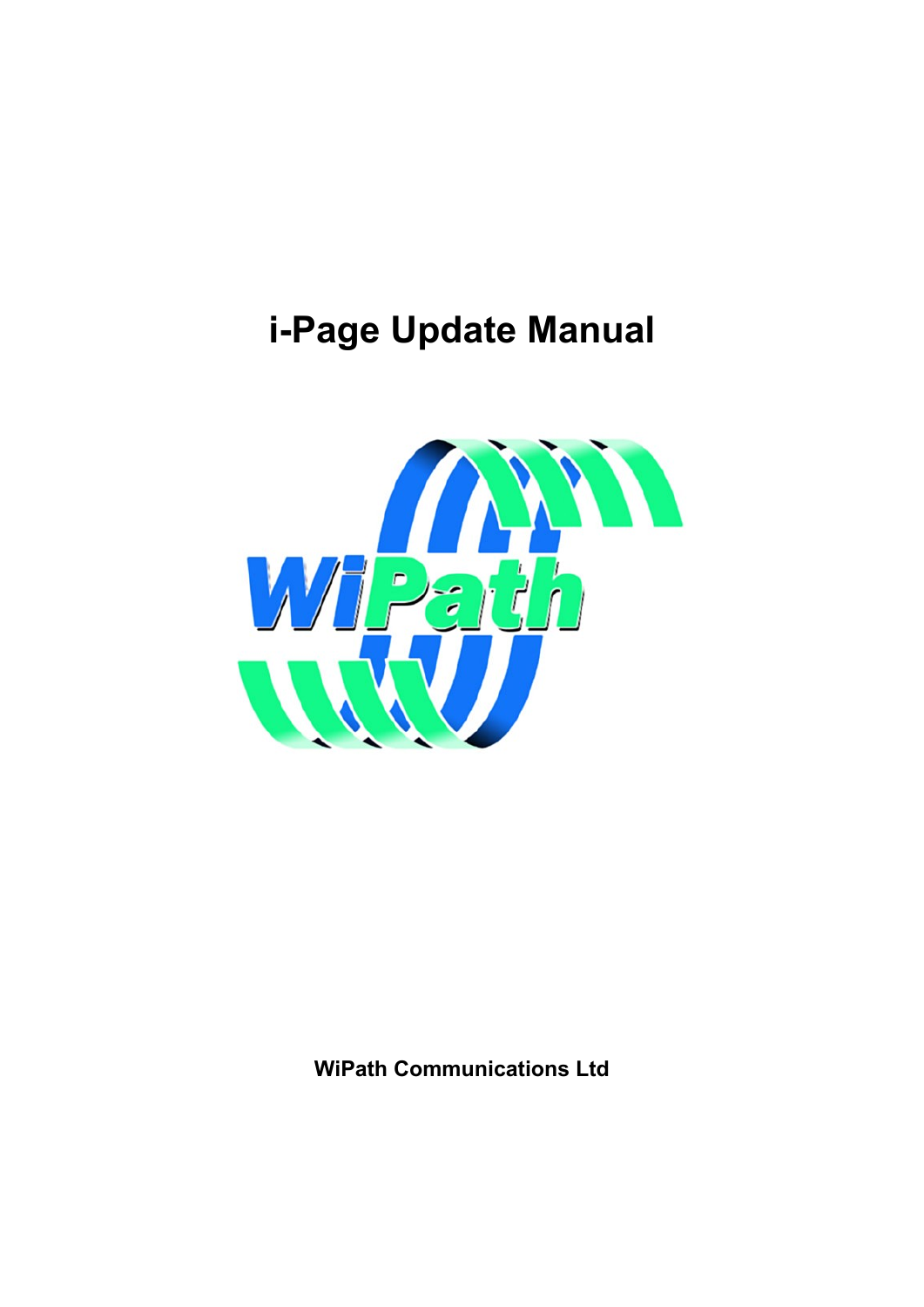# **Table of Contents**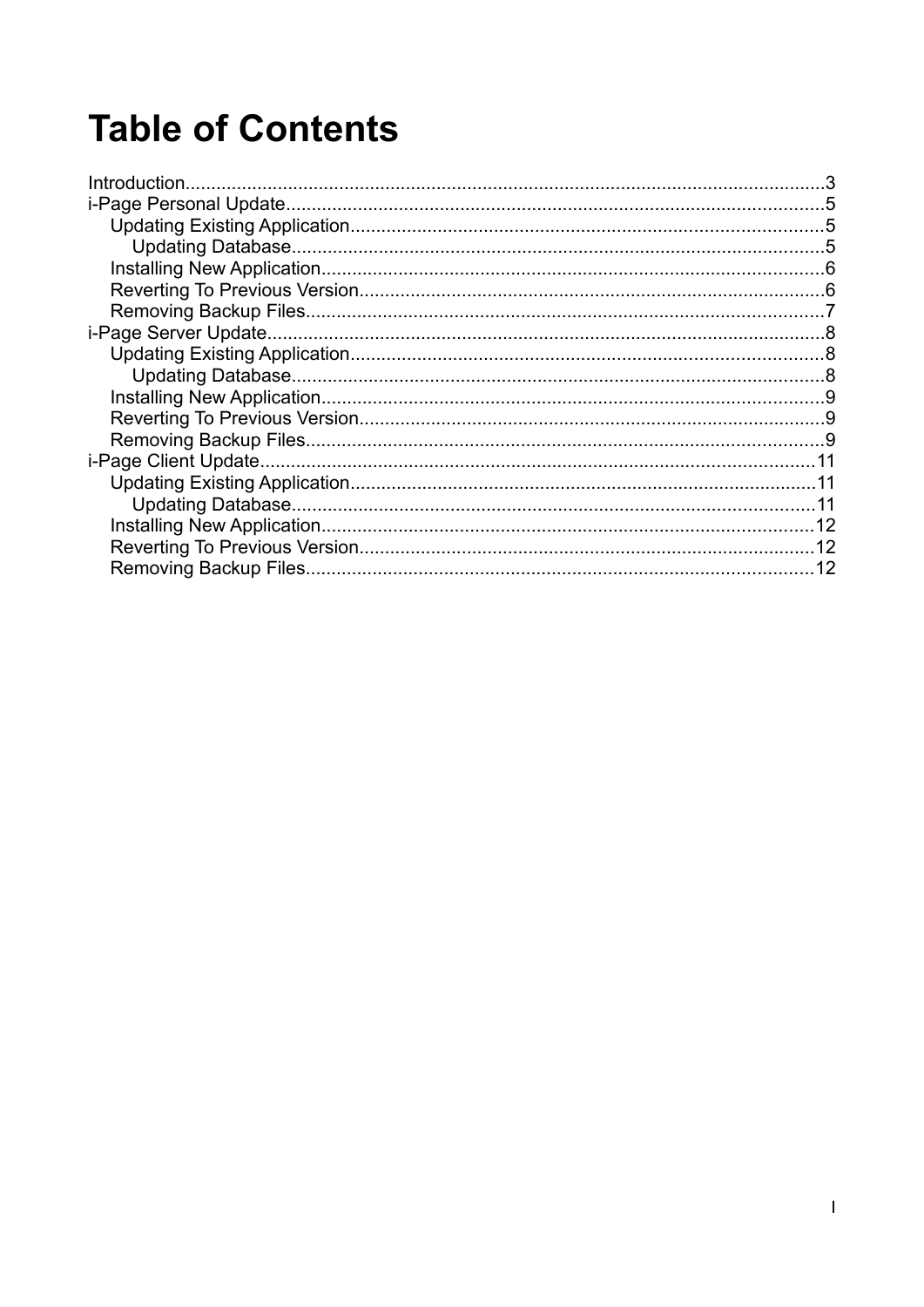# <span id="page-2-0"></span>**Introduction**

i-Page system version 4 is installed as 5 different applications and uses 5 different setup programs:

| <b>Application</b>         | <b>Installer</b>         |
|----------------------------|--------------------------|
| i-Page Server Professional | IPageServer4Setup.exe    |
| i-Page Client Professional | IPageClient4Setup.exe    |
| i-Page Personal            | IPagePersonal4Setup.exe  |
| i-Page Console Client      | IPageConClient4Setup.exe |
| i-Page Web                 | IPageWebA2Setup.exe      |

These installers are used to install a respective program on the machine that does not have any of the previous versions of the application installed.

If there is a previous version of the program, then the user must uninstall it before installing a new one. Removing any previous version is not only annoying for the user, but inevitably results in the loss of all user's data and settings.

That is why i-Page version 4 introduces 4 new installers that are used to update any of the version of any of i-Page applications already installed.

| <b>Application</b>         | <b>Update Program</b>    |
|----------------------------|--------------------------|
| i-Page Server Professional | IPageServerUpdate.exe    |
| i-Page Client Professional | IPageClientUpdate.exe    |
| i-Page Personal            | IPagePersonalUpdate.exe  |
| i-Page Console Client      | IPageConClientUpdate.exe |

*Note: i-Page Web includes applications distributed over different machines and cannot be updated in this way.*

All above updaters are governed by following rules:

- 1 Only versions 3 and 4 of i-Page applications can be updated using one of above updaters.
- 2 All critical files of the respective application are updated to the latest version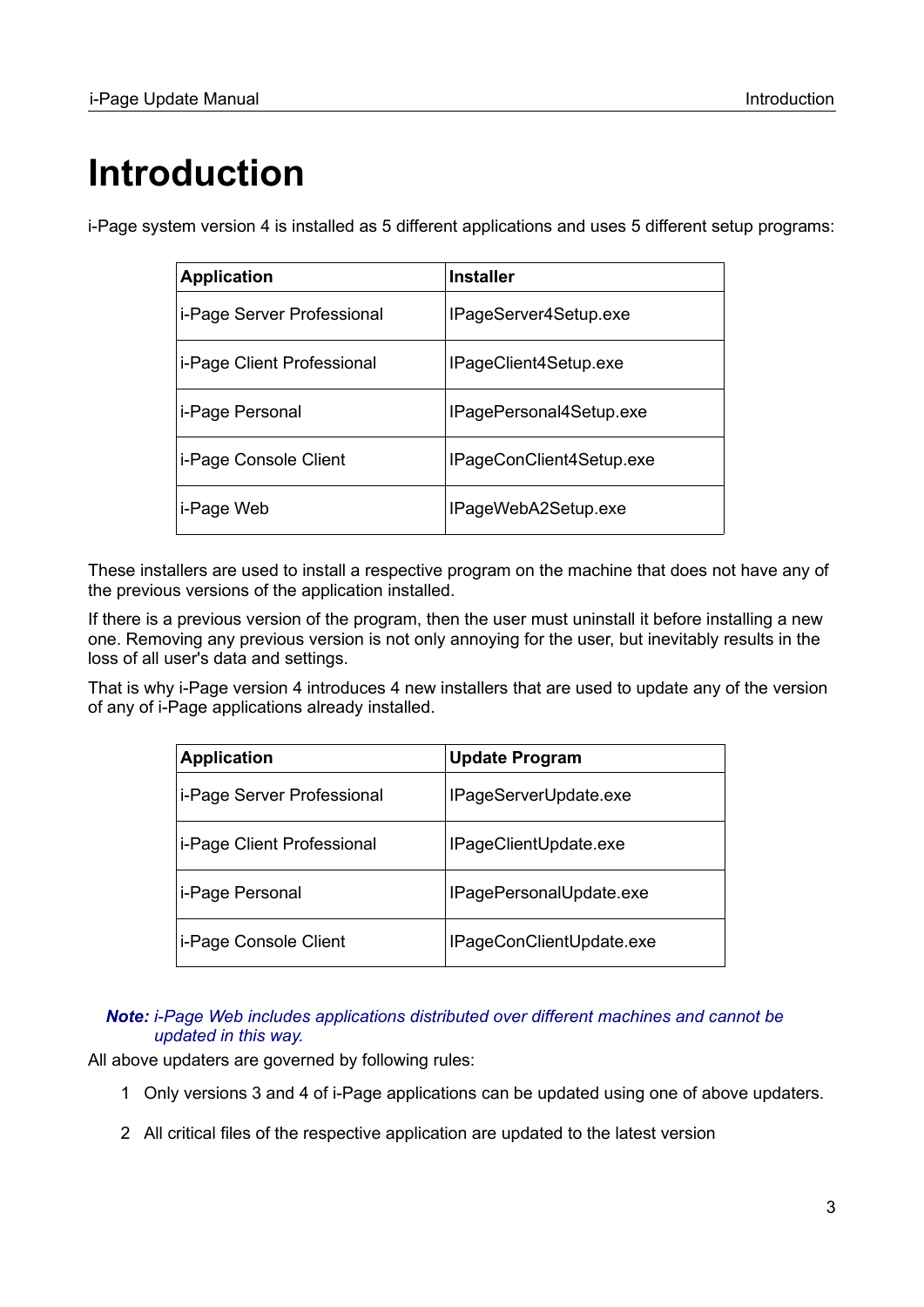- 3 If the application is registered and has the same major version as the updater, its registration is preserved, so the user does not need to register it again
- 4 The update process is reversible, because, before updating them, the updater creates a backup copy of every critical file
- 5 The user can run the updater as many times as they want, because for every version of the updater, backup copies of critical files are created only once.
- 6 Every new version of the updater creates its own backup copy of critical files. Every backup file is clearly marked with the updater's version.
- 7 For every run, the updater creates a very extensive log and saves it to a file. The log file name contains the updater version and a run order number.

#### *Example*

*DBUpdate4102\_1, DBUpdate4102\_2, DBUpdate4102\_3, etc.*

- 8 The updater preserves all user's data intact.
- 9 If the new version requires some additional settings, the updater supplies their defaults.
- 10 The only thing that the updater will change is the administrator's password. It will be reset to its default "admin". The updater must ensure that the system is accessible to the users.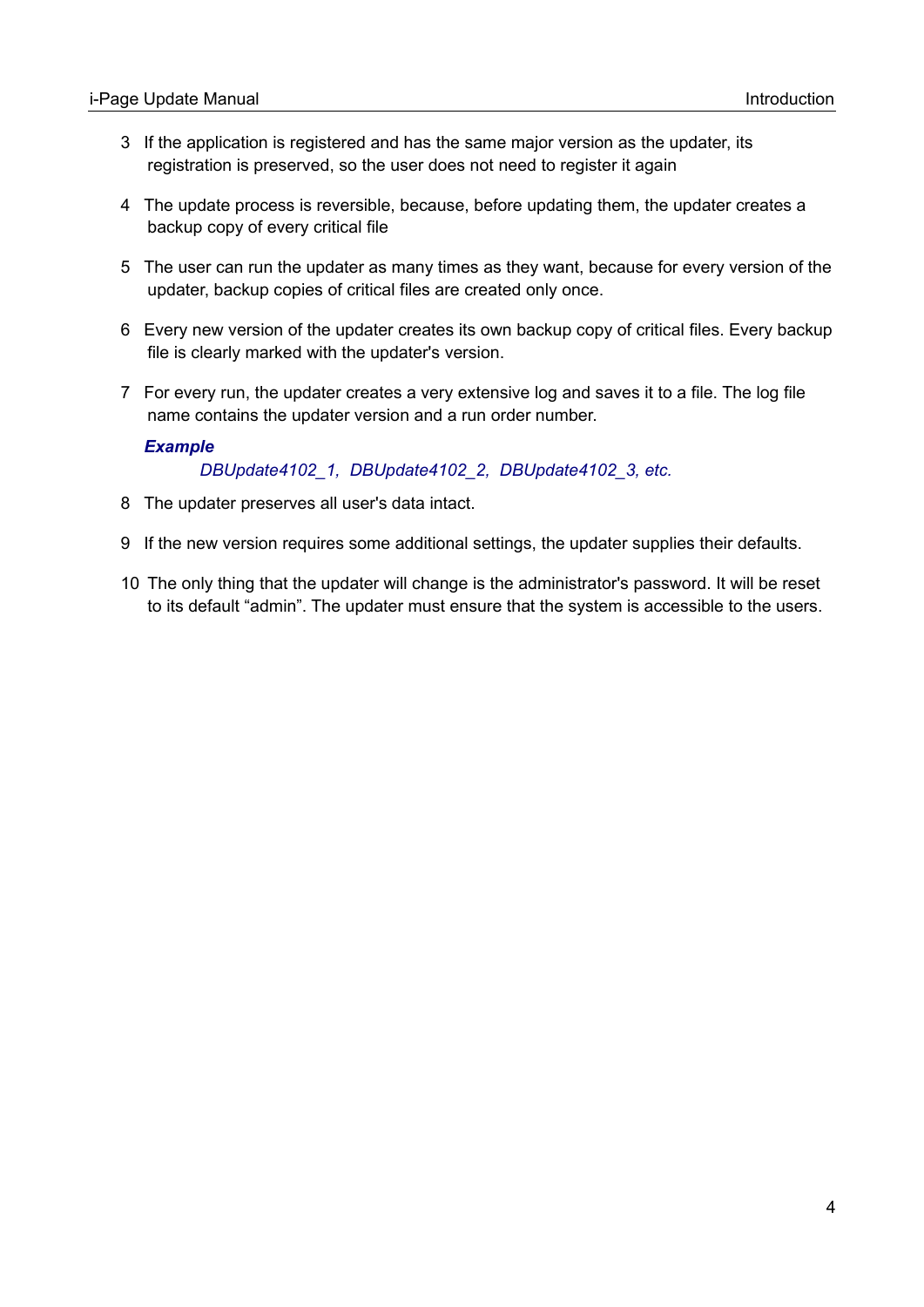# <span id="page-4-2"></span>**i-Page Personal Update**

i-Page Personal Update is a setup program that will update any i-Page Personal Edition application to its latest version.

**Warning:** Only versions 3 and 4 of the personal edition can be updated by this program.

## <span id="page-4-1"></span>**Updating Existing Application**

If you have i-Page PE 3/4 installed on your computer, on the "Choose Install Location" page select its installation folder and the server and client will be updated to its latest version.

The update process performs following actions:

- 1 Unregisters the existing server
- 2 Creates a backup file for the server's executable "*IPageServerPE.exe.bak*"
- 3 Installs a new server executable
- 4 Registers the new server with the operating system
- 5 Creates a backup file for the client's executable "*IPageClientPE.exe.bak*"
- 6 Installs a new client executable

### <span id="page-4-0"></span>**Updating Database**

The update program will launch a special database update utility program.

On the "Select Database Folder" page select the folder the existing database is installed in.

**Default: "**C:\Program Files\IPagePersonal\Database \"

The database update utility performs following actions:

- 1 Creates a backup copy of the server database "*ips3.mdb.4xxxbak*"
- 2 Creates a backup copy of the client database "*ipc3.mdb.4xxxbak*"
- 3 Creates a backup copy of the server database control file "*dbs.wpf.4xxxbak*"
- 4 Creates a backup copy of the client database control file "*dbc.wpf.4xxxbak*"

*Note: Xs added to above backup files, represent the current version number Example for version 4.1.0.2:*

*ips3.mdb4102bak - ipc3.mdb.4102bak - dbs.wpf.4102bak – dbc.wpf.4102bak*

 5 Changes both database definitions (client and server) to be compatible with the new version 5.1 Creates or deletes tables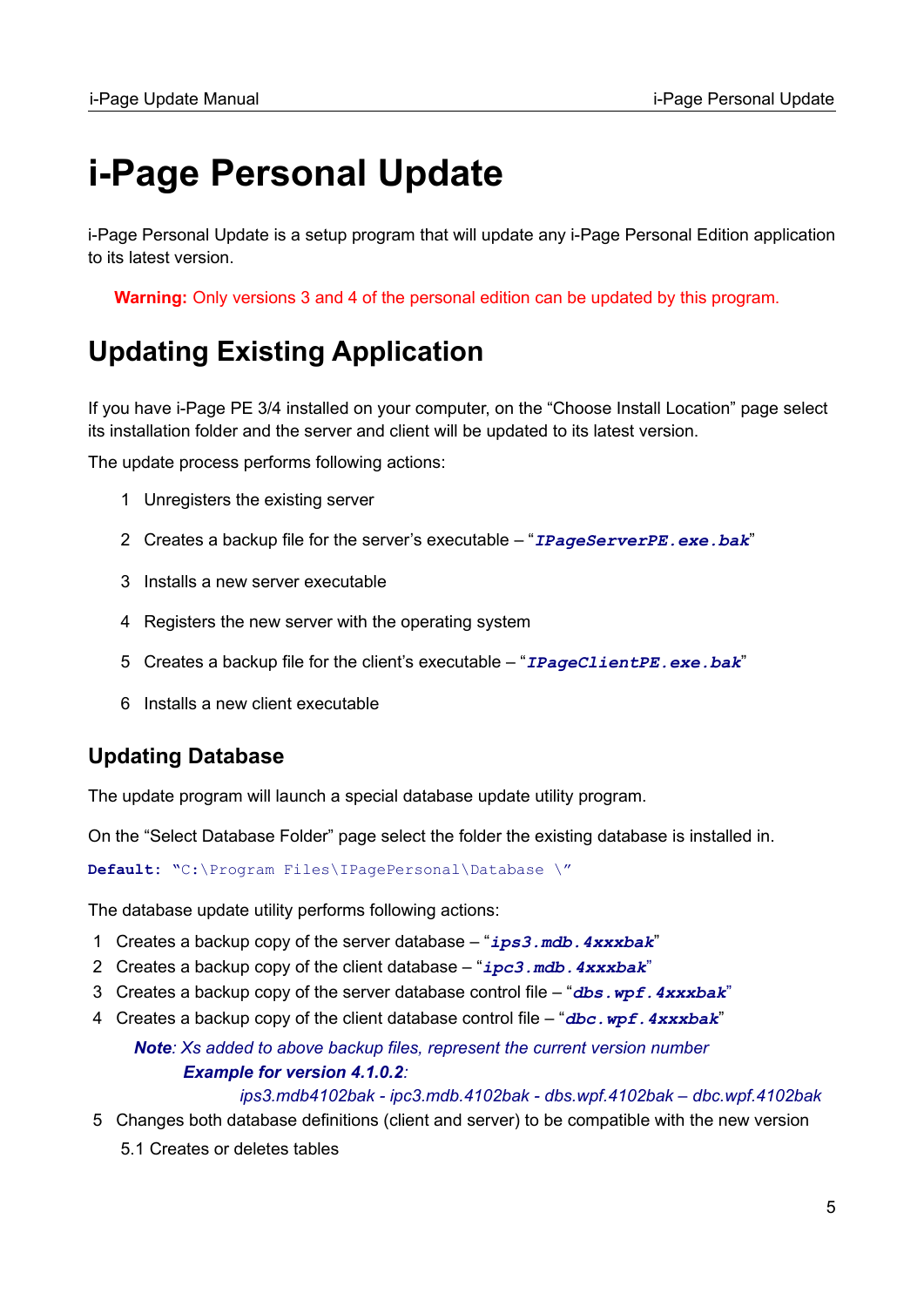- 5.2 Adds or deletes table fields
- 5.3 Creates or deletes relationships between tables
- 5.4 Creates or deletes indexes
- 6 Adds or deletes some records of data
- 7 Resets the administrator's password to its installation default ('*admin*')
- 8 Creates a database update log file: "*DBUpdate4xxx\_x.txt*"
	- ◽ First group of "Xs" represent the current version number and the last one the number of updates applied
	- ◽ For every run of the update application, a new log file is created *Example:*

*For the first run of the update to the version 4.1.0.2, a log file name would be "DBUpdate4102\_1", for the second run "DBUpdate4102\_2", etc.*

*Note: This utility will not change any existing users' data.*

### <span id="page-5-1"></span>**Installing New Application**

If you do not have any previous version of i-Page Personal installed, on the "Choose Install Location" page enter any folder and the latest version of the personal edition will be installed into this folder.

## <span id="page-5-0"></span>**Reverting To Previous Version**

If, for any reason, you want to revert back to the previous version of i-Page PE, do the following:

- 1 Remove or rename newly installed files:
	- 1.1 IPageServerPE.exe
	- 1.2 IPageClientPE.exe
	- 1.3 ips3.mdb
	- 1.4 ipc3.mdb
	- 1.5 dbs.wpf
	- 1.6 dbc.wpf
- 2 Remove backup extensions on original files
	- 2.1 IPageServerPE.exe.bak → IPageServerPE.exe
	- 2.2 IPageClientPE.exe.bak → IPageClientPE.exe
	- 2.3 ips3.mdb.4102bak  $\rightarrow$  ips3.mdb
	- 2.4 ipc3.mdb.4102bak  $\rightarrow$  ipc3.mdb
	- 2.5 dbs.wpf.4102bak  $\rightarrow$  dbs.wpf
	- 2.6 dbc.wpf.4102bak  $\rightarrow$  dbc.wpf
- 3 Double-click on "ippeReg.bat" to re-register the old server.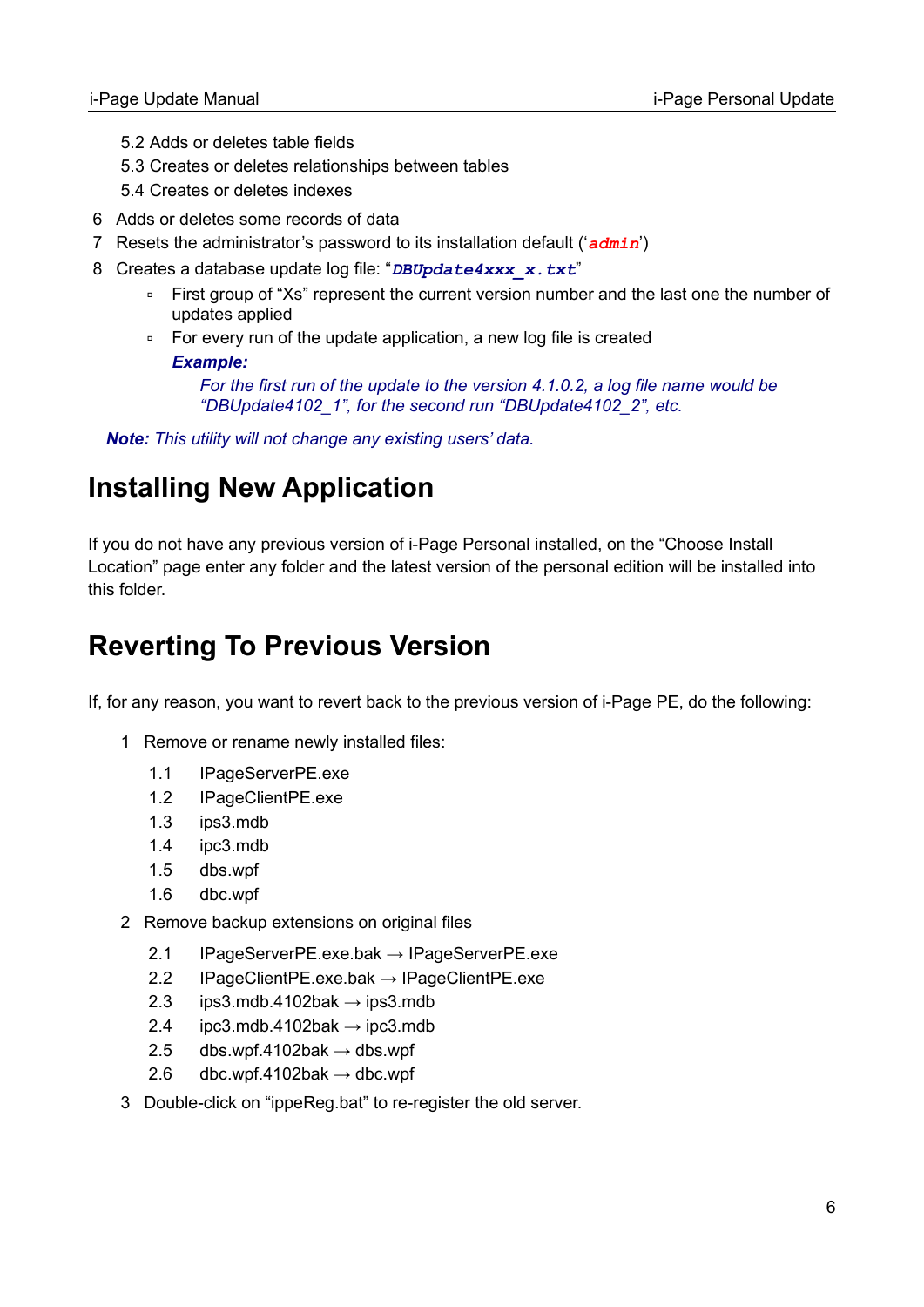### <span id="page-6-0"></span>**Removing Backup Files**

If the new version works flawlessly, you can remove all backup files, including update logs. The files that you can safely remove:

- 1 IPageServerPE.exe.bak
- 2 IPageClientPE.exe.bak
- 3 ips3.mdb.4xxxbak
- 4 ipc3.mdb.4xxxbak
- 5 dbs.wpf.4xxxbak
- 6 dbc.wpf.4xxxbak
- 7 DBUpdate4xxx\_x.txt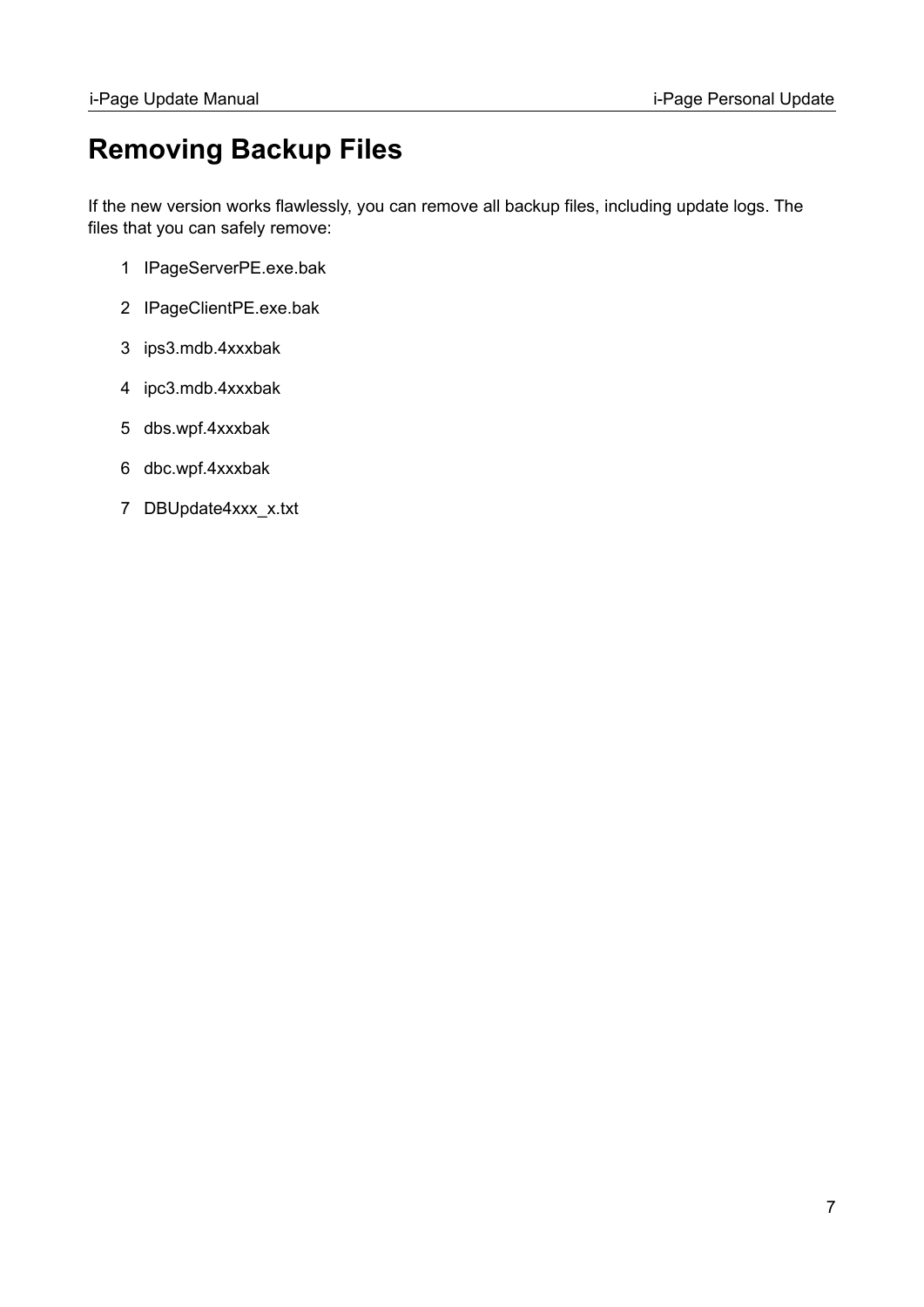# <span id="page-7-2"></span>**i-Page Server Update**

i-Page Server Update is a setup program that will update any i-Page Server application to its latest version.

**Warning:** Only versions 3 and 4 of the server can be updated by this program.

## <span id="page-7-1"></span>**Updating Existing Application**

If you have i-Page Server 3/4 installed on your computer, on the "Choose Install Location" page select its installation folder and the server will be updated to its latest version.

The update process performs following actions:

- 1 Unregisters the existing server
- 2 Creates a backup file for the server's executable "*IPageServer.exe.bak*"
- 3 Installs a new server executable
- 4 Registers the new server with the operating system

### <span id="page-7-0"></span>**Updating Database**

The update program will launch a special database update utility.

On the "Select Database Folder" page select the folder the existing database is installed in

Default: "C:\Program Files\IPageServer3\Database\".

The database update utility performs following actions:

- 1 Creates a backup copy of the server database "*ips3.mdb.4xxxbak*"
- 2 Creates a backup copy of the server database control file "*dbs.wpf.4xxxbak*" *Xs added to above backup files, represent the current version number.*

#### *Example for version 4.1.0.2: ips3.mdb.4102bak - dbs.wpf.4102bak*

- 3 Changes the database definition to be compatible with the new version
	- 3.1 Creates or deletes tables
	- 3.2 Adds or deletes table fields
	- 3.3 Creates or deletes relationships between tables
	- 3.4 Creates or deletes indexes
- 4 Adds or deletes some records of data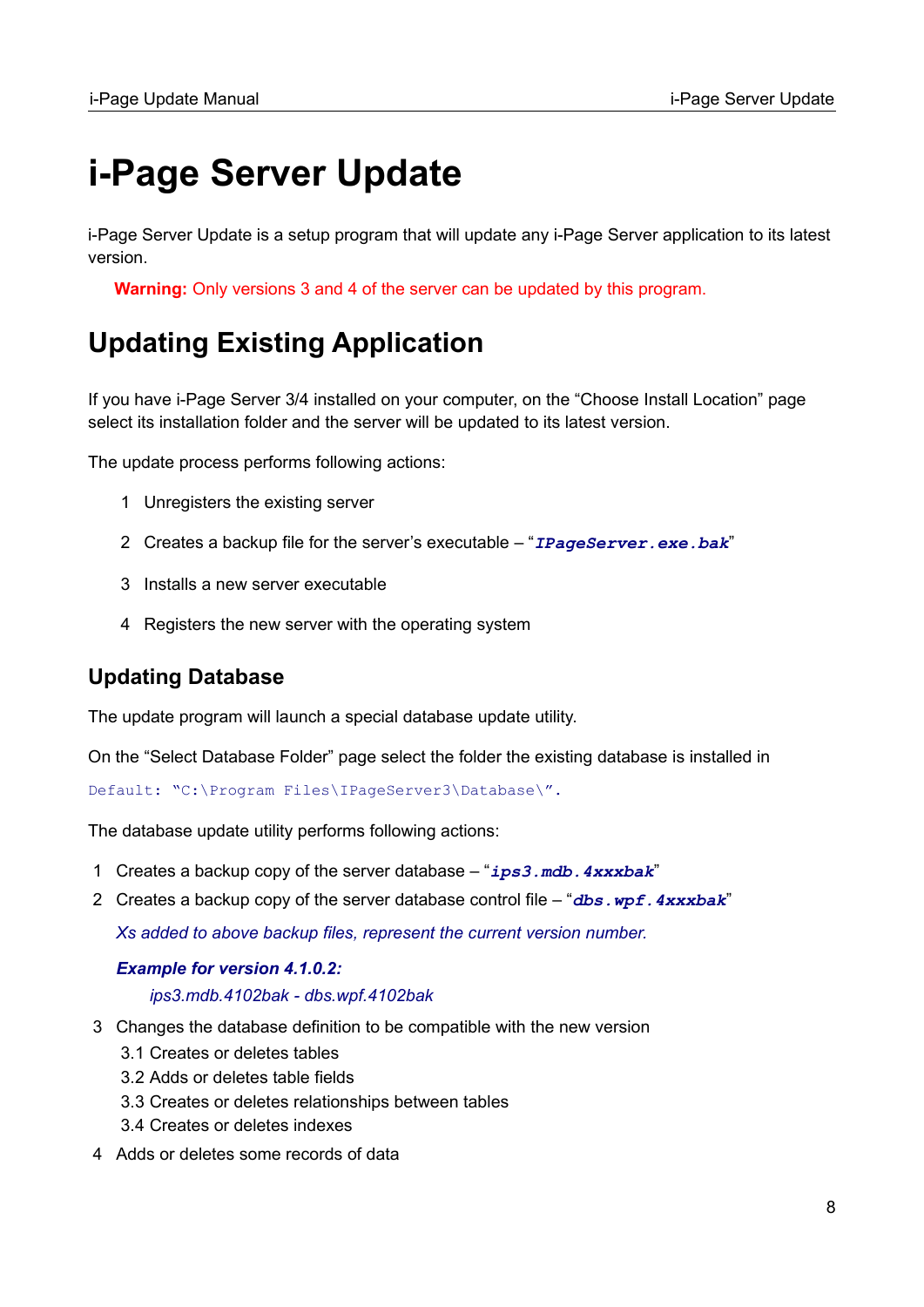- 5 Resets the administrator's password to its installation default ('*admin*')
- 6 Creates a database update log file: "*DBUpdate4xxx\_x.txt*"
	- ◻ First group of "Xs" represent the current version number and the last one the number of updates applied
	- ◻ For every run of the update application, a new log file is created

#### *Example*

*For the first run of the update to the version 4.1.0.2, a log file name would be "DBUpdate4102\_1", for the second run "DBUpdate4102\_2", etc*

*Note: This utility will not change any existing users' data.*

### <span id="page-8-2"></span>**Installing New Application**

If you do not have any previous version of i-Page Server installed, on the "Choose Install Location" page enter any folder and the latest version of the server will be installed into this folder.

### <span id="page-8-1"></span>**Reverting To Previous Version**

If, for any reason, you want to revert back to the previous version of i-Page Server, do the following:

- 1 Remove or rename newly installed files:
	- 1.1 IPageServer.exe
	- 1.2 ips3.mdb
	- 1.3 dbs.wpf
- 2 Remove backup extensions on original files
	- 2.1 IPageServer.exe.bak → IPageServer.exe
	- 2.2 ips3.mdb.4102bak  $\rightarrow$  ips3.mdb
	- 2.3 dbs.wpf.4102bak  $\rightarrow$  dbs.wpf
- 3 Double-click on "ippReg.bat" to re-register the old server.

### <span id="page-8-0"></span>**Removing Backup Files**

If the new version works flawlessly, you can remove all backup files, including update logs. The files that you can safely remove:

- 1 IPageServerPE.exe.bak
- 2 ips3.mdb.4xxxbak
- 3 dbs.wpf.4xxxbak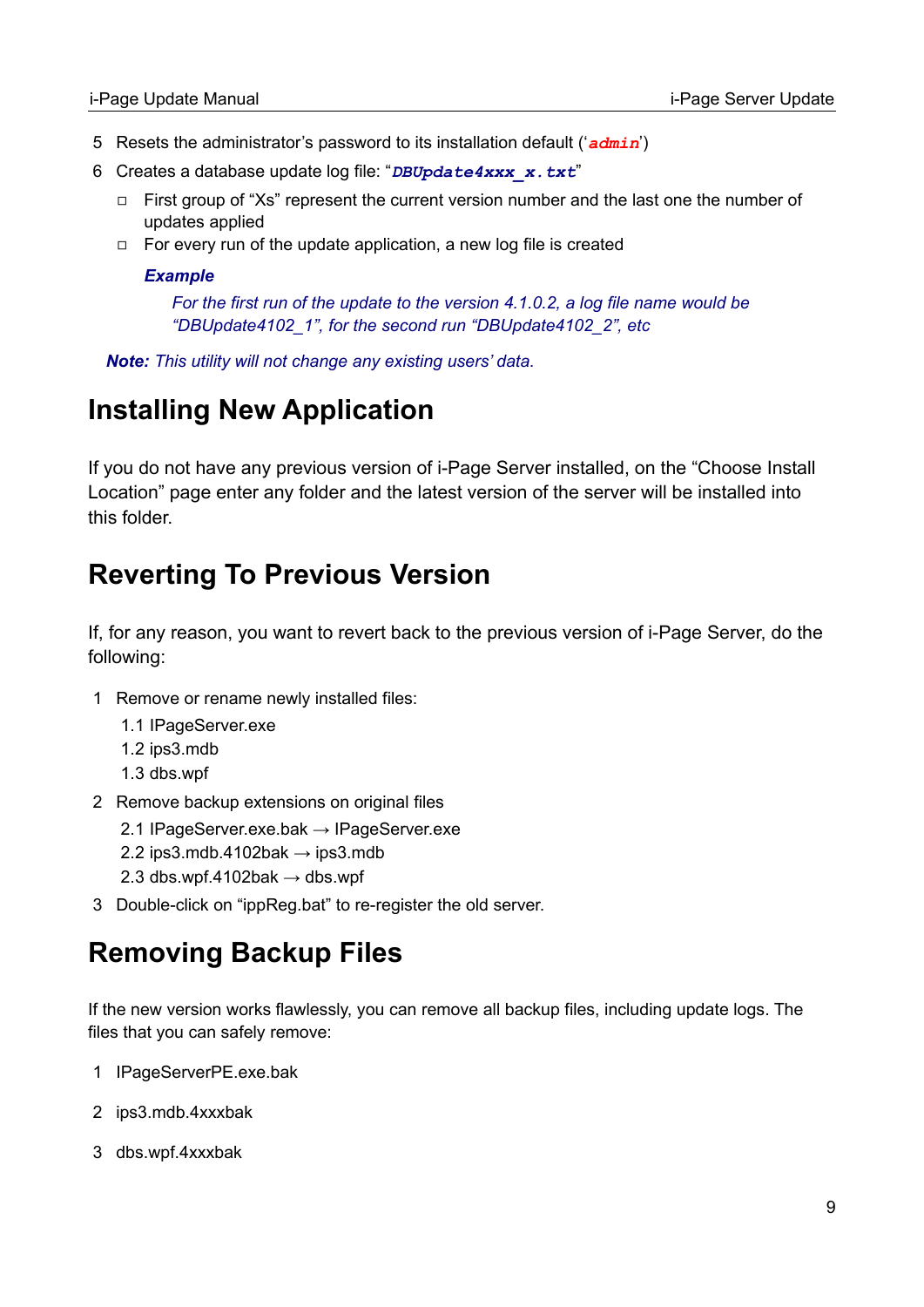4 DBUpdate4xxx\_x.txt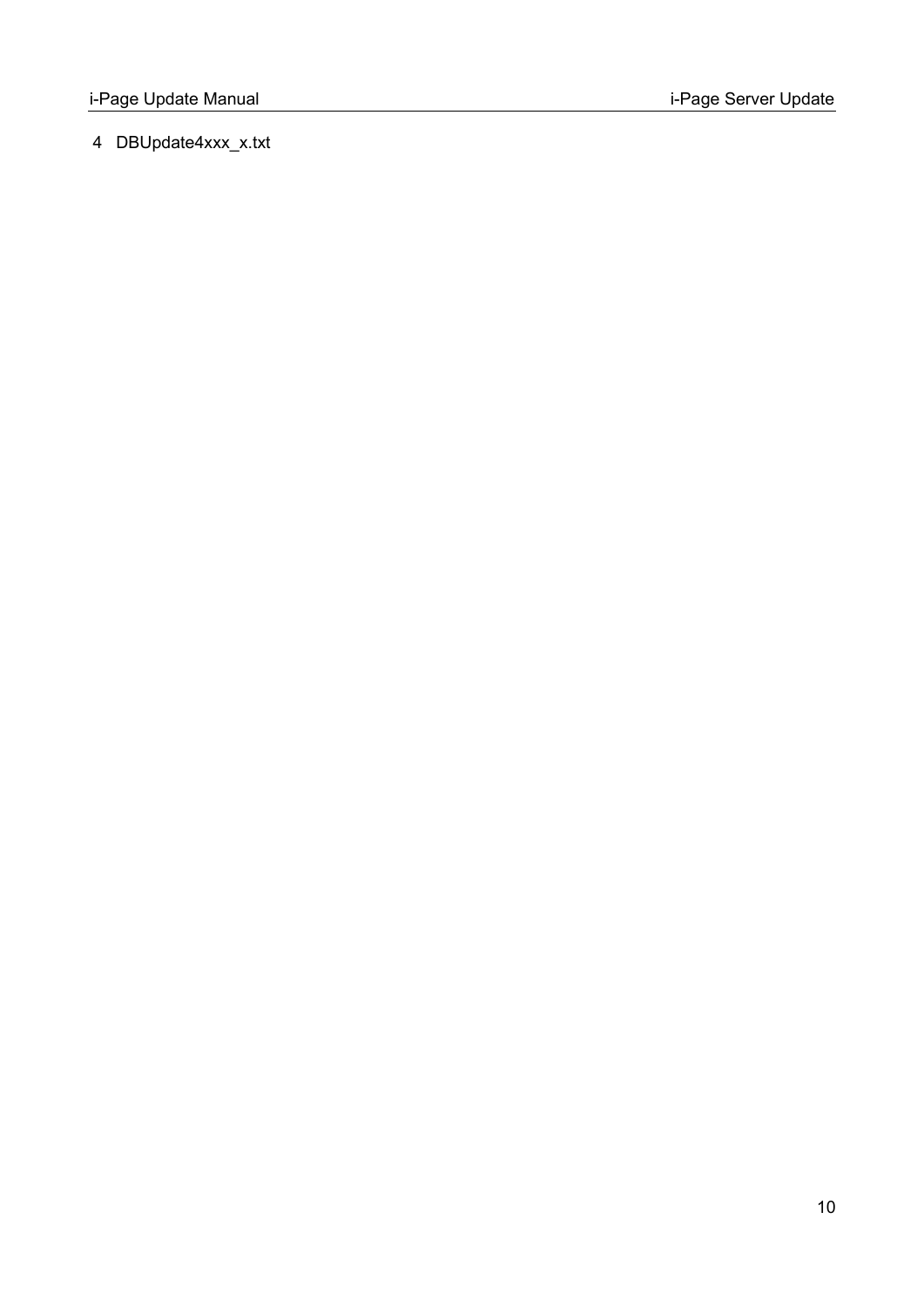# <span id="page-10-2"></span>**i-Page Client Update**

i-Page Client Update is a setup program that will update any i-Page Client application to its latest version.

*Warning: Only versions 3 and 4 of the client can be updated by this program.*

## <span id="page-10-1"></span>**Updating Existing Application**

If you have i-Page Client 3/4 installed on your computer, on the "Choose Install Location" page select its installation folder and the client will be updated to its latest version.

The update process performs following actions:

- 1 Creates a backup file for the client's executable "*IPageClient.exe.bak*"
- 2 Installs a new executable

### <span id="page-10-0"></span>**Updating Database**

The update program will launch a special database update utility.

On the "Select Database Folder" page select the folder the existing database is installed in

Default: "C:\Program Files\IPageClient3\Database\".

The database update utility performs following actions:

- 1 Creates a backup copy of the database "*ipc3.mdb.4xxxbak*"
- 2 Creates a backup copy of the database control file "*dbc.wpf.4xxxbak*"

*Xs added to above backup files, represent the current version number*

#### *Example for version 4.1.0.2: ipc3.mdb.4102bak – dbc.wpf.4102bak*

- 3 Changes the database definition to be compatible with the new version
	- 3.1 Creates or deletes tables
	- 3.2 Adds or deletes table fields
	- 3.3 Creates or deletes relationships between tables
	- 3.4 Creates or deletes indexes
- 4 Adds or deletes some records of data
- 5 Creates a database update log file: "*DBUpdate4xxx\_x.txt*"
	- ◻ First group of "Xs" represent the current version number and the last one the number of updates applied